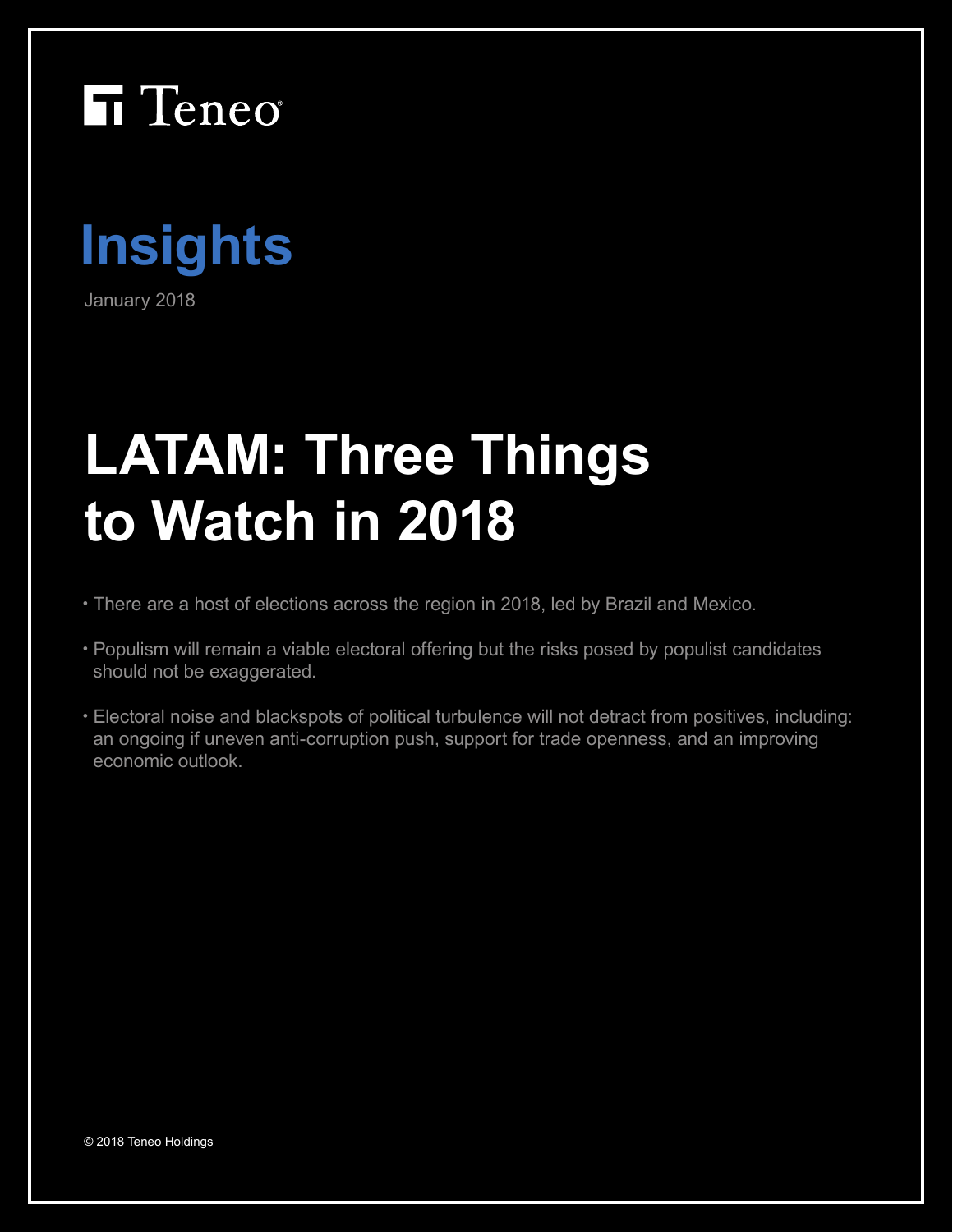#### **LATAM 2018 Elections And Transitions**

| <b>A Year Of Elections And Transitions</b>            |                                                                       |                                                                                       |                                                                                                                   |                                             |                                             |
|-------------------------------------------------------|-----------------------------------------------------------------------|---------------------------------------------------------------------------------------|-------------------------------------------------------------------------------------------------------------------|---------------------------------------------|---------------------------------------------|
| January                                               | February                                                              | March                                                                                 | April                                                                                                             | May                                         | June                                        |
|                                                       | $\overline{4}$                                                        | 11                                                                                    | 1                                                                                                                 | 27                                          | 17                                          |
|                                                       | Costa Rica:<br>legislative<br>& 1st round<br>presidential<br>election | Chile: new<br>administration<br>takes office<br>Colombia:<br>legislative<br>elections | Costa Rica:<br>2nd round<br>presidential vote                                                                     | Colombia:<br>1st round<br>presidential vote | Colombia:<br>2nd round<br>presidential vote |
|                                                       | 24                                                                    |                                                                                       | 22                                                                                                                |                                             |                                             |
|                                                       | Cuba:<br>presidential<br>transition                                   |                                                                                       | Paraguay:<br>presidential<br>election                                                                             |                                             |                                             |
|                                                       |                                                                       |                                                                                       |                                                                                                                   |                                             |                                             |
| July                                                  | August                                                                | September                                                                             | October                                                                                                           | November                                    | <b>December</b>                             |
| $\mathbf{1}$                                          |                                                                       |                                                                                       | $\overline{7}$                                                                                                    |                                             | tbc                                         |
| Mexico:<br>Legislative &<br>presidential<br>elections |                                                                       |                                                                                       | Brazil:<br>legislative<br>& 1st round<br>presidential<br>election<br>Peru: regional<br>and municipal<br>elections |                                             | Venezuela:<br>presidential<br>election      |
|                                                       |                                                                       |                                                                                       | 28                                                                                                                |                                             |                                             |
|                                                       |                                                                       |                                                                                       | Brazil:<br>2nd round<br>presidential<br>election                                                                  |                                             |                                             |

**Mario Marconini** Managing Director, Teneo Strategy, Sao Paulo



**Nicholas Watson** Senior Vice President, Teneo Intelligence, London

### **1. A Year Of Elections And Transitions**

Apart from the sheer number of votes, what is striking is how open the outlook is in so many of these elections. The most immediate example is Chile, which holds its run-off presidential vote this Sunday, 17 December. Former president Sebastian Pinera (2010-2014), favorite for the duration of the campaign, is no longer a surefire bet to receive the presidential sash from Michelle Bachelet next March.

In Brazil, former president Luiz Inacio 'Lula' da Silva (2003-2011) could yet be barred from running, while the center remains divided and crowded. Sao Paulo Governor Geraldo Alckmin has secured the endorsement of the centrist Social

Democrats (PSDB), yet the party is badly weakened and he has slid in the polls. Anti-corruption crusader Marina Silva says she will mount a third presidential bid. Sao Paulo Mayor Joao Doria and Finance Minister Henrique Meirelles are two other possibilities. Such a fractured field makes it easier for Lula and the rightwing populist legislator Jair Bolsonaro to rally their bases, clear the first round of the election, and enter the run-off.

In Colombia, there are a dozen potential candidates with a shot at succeeding President Juan Manuel Santos. Mexico may not offer so many possible winners, but the presidential race is still remarkably open. Two candidates – Andres Manuel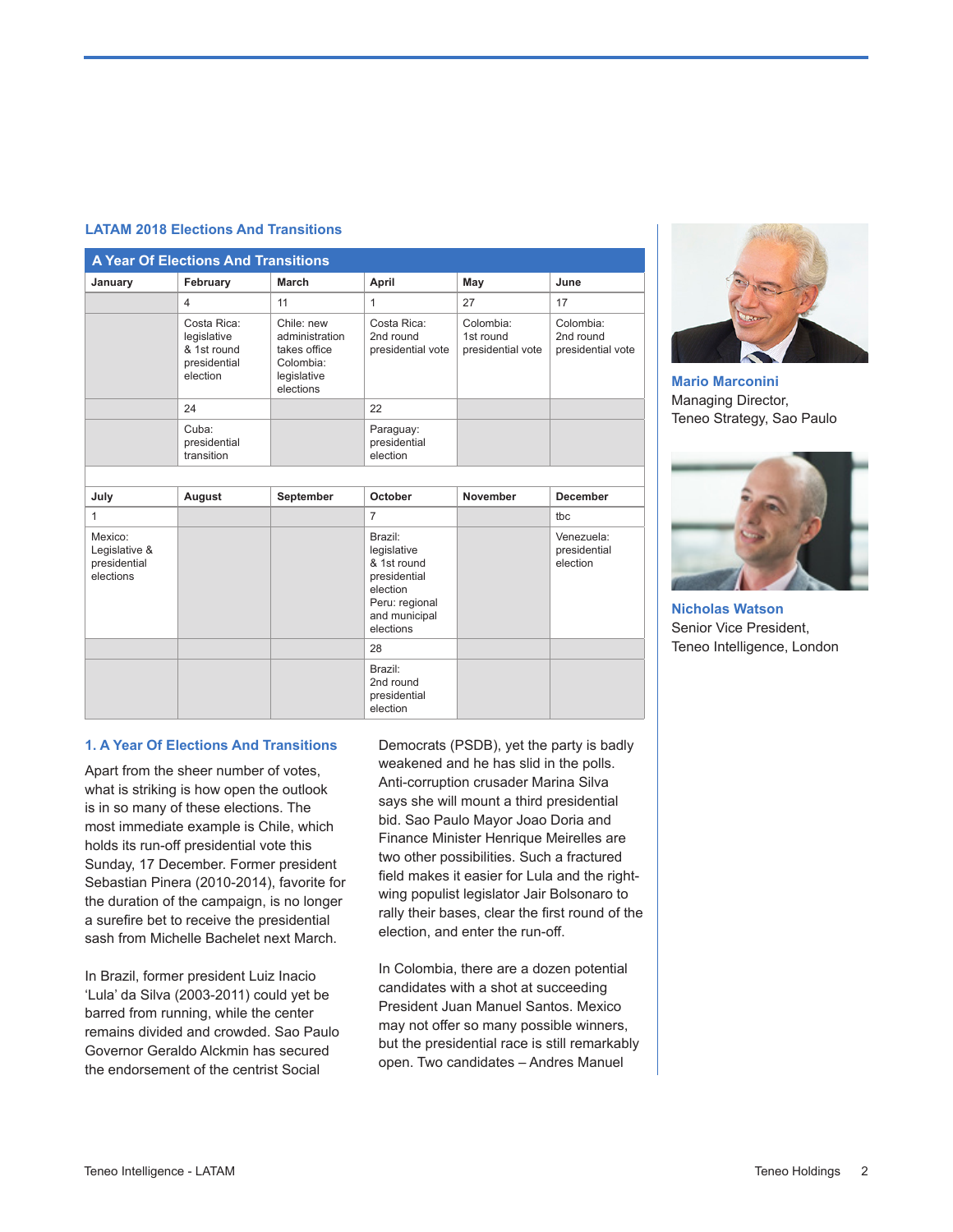Lopez Obrador of the National Regeneration Movement (Morena) and Jose Antonio Meade of the Institutional Revolutionary Party (PRI) – will probably end up dominating the campaign, but since they will be offering two very different visions, uncertainty will dominate the first half of next year.

Cuba offers a different type of uncertainty; its leadership transition will be highly controlled, and the system will remain under Raul Castro's tutelage for some time to come. But 2018 will see a historic transition away from the Castro leadership, most probably to First Vice-President Miguel Diaz-Canel, at a time of huge economic pressures facing the regime.

#### **2. Red Herrings**

Although support for democracy has dropped and there is widespread frustration with corruption, many leading populists are not as powerful or radical as they might seem. Despite ruling as a pragmatist during his first term, Lula has radicalized against the economic reforms championed by President Michel Temer. A court case in late January will likely bar Lula from running due to corruption charges. Yet Lula may still be able to run while appealing the decision to the Supreme Court. The more viable candidate is Bolsonaro, who has risen to prominence thanks to his ultra-conservative social views and economic nationalism.

Should either end up president, they would likely moderate their economic stance. Despite his rhetoric, Lula realizes the need for deep macro-economic reforms, particularly since pension reform under Temer is no longer viable. Bolsonaro, meanwhile, has already begun making overtures to the business community to win support from the center. It is likely he would pursue market-friendly reforms should he win. The larger risk post-2018 is the one already plaguing the country: that of a fickle Congress running amok on the watch of a hapless president.

In Mexico, even if Lopez Obrador wins, he is unlikely to enjoy anything close to a legislative majority. Lopez Obrador's economic team is mostly made up of pragmatists, and a complete reversal of structural reforms is unlikely. In fact, a more troubling scenario may emerge if Lopez Obrador is narrowly defeated and/or there are signs of electoral

fraud followed by a prolonged political dispute. Finally, in Colombia, former Bogota mayor and leftist Gustavo Petro, who leads some polls at this relatively early stage of the race, is the main anti-establishment candidate. However, Petro's appeal beyond a left-wing hardcore is limited.

#### **3. Bright Spots And Opportunities**

There will be bright spots and opportunities across the region. Economic growth is set to pick up from this year, even if it remains below global growth rates. Elections will, on the whole, demonstrate how robust electoral institutions have become. There will be exceptions to the rule: Honduras is still mired in crisis after the November presidential vote, while in Bolivia, President Evo Morales is set to use 2018 as preparation for yet another re-election. Venezuela will remain in crisis in 2018; barring a new wave of massive unrest that prompts the armed forces to withdraw their support for the regime (unlikely), President Nicolas Maduro will most likely bully and cheat his way to re-election.

However, public demand for greater transparency following major corruption scandals this year will keep corruption on the agenda across much of the region; the political ramifications of judicial investigations may continue to create political waves, especially in Peru (where President Pedro Pablo Kuczynski may not hold on for much longer as president), but it will also help clean up the often-shadowy nexus of politics and business. On trade, a framework agreement between the European Union (EU) and the Mercosur trade bloc could finally materialize after missing the 2017 closure target.

At the country-specific level, Argentina will continue on the road to normalization. In Brazil, the Temer administration will continue to pursue limited economic reforms in areas such as energy. NAFTA's uncertain future is a source of concern, but the issue has at least forced Mexican policymakers into a long-overdue drive to diversify trading relations; even if NAFTA collapses, Mexico would still enjoy Most Favored Nation status with the US. In Colombia, even if Uribisimo wins, the threatened tearing up of the peace deal with the Revolutionary Armed Forces of Colombia (FARC) will not happen, while Ecuador will continue to transition away from former president Rafael Correa (2007-2017)'s brand of leftist lite-authoritarianism.